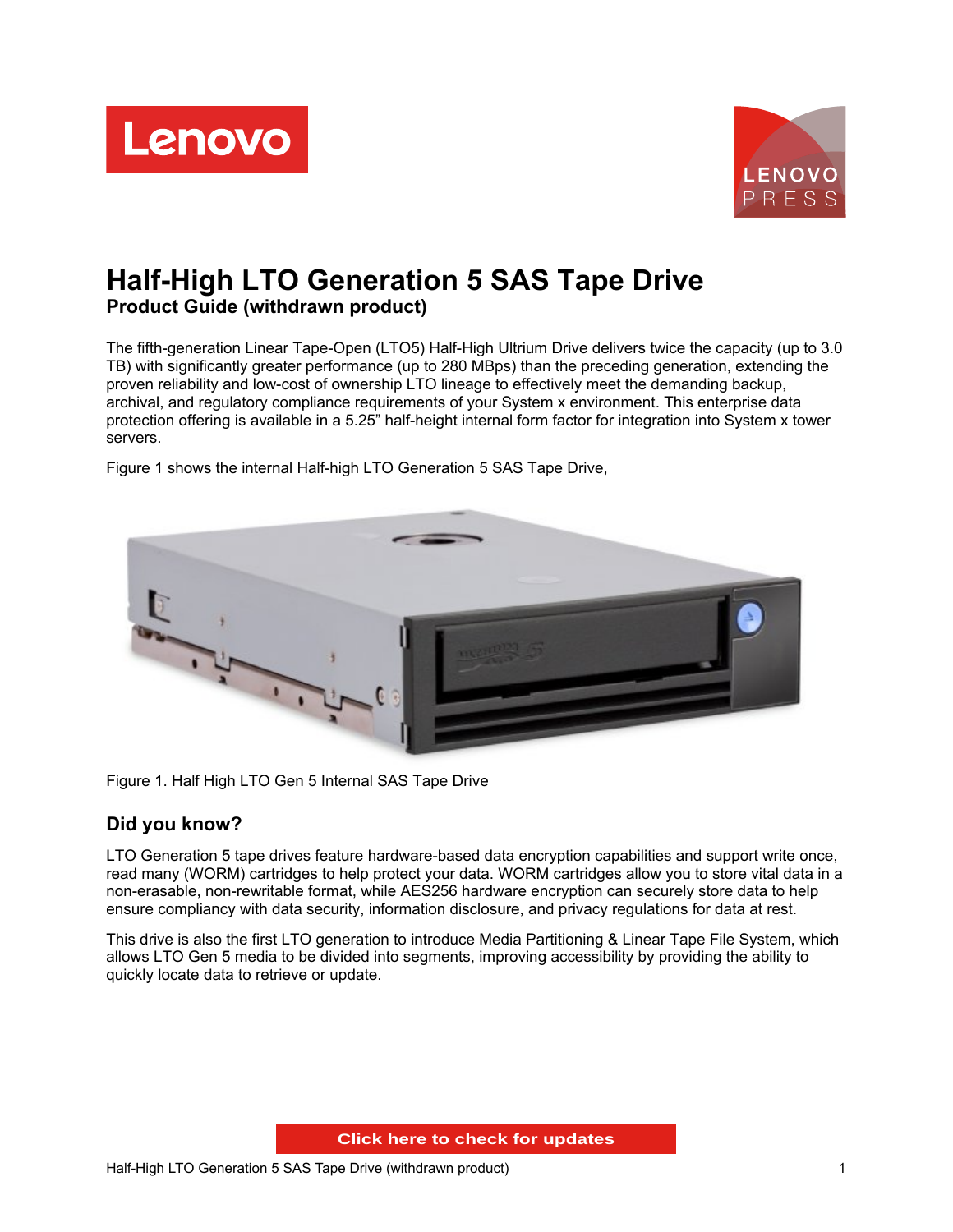### **Part number information**

Table 1 lists the ordering part numbers and feature codes.

Table 1. Ordering part numbers and feature codes

| <b>Description</b>                        | <b>Part number</b> | l Feature code |  |  |  |  |
|-------------------------------------------|--------------------|----------------|--|--|--|--|
| Half-High LTO Generation 5 SAS Tape Drive | 49Y9898*           | 5345           |  |  |  |  |
| I LTO 5 Media 5 Pack                      | 49Y9899            | 5346           |  |  |  |  |
| LTO Cleaning Cartridge Option             | 49Y9893            | 5347           |  |  |  |  |

\* Withdrawn from marketing

**External tape drive offering**: For a LTO5 tape drive in an external enclosure, use the IBM TS2900 Tape Autoloader for Lenovo. For information see, the product guide at <https://lenovopress.com/tips1303-ibm-ts2900-tape-library-for-lenovo>

The Half-High LTO Generation 5 SAS Tape Drive part number 49Y9898 includes:

- LTO Generation 5 internal SAS tape drive assembly
- Tape mount kit (drive rails)
- Ultrium Cleaning Cartridge
- Documentation CD containing the User's Guide
- Important Notices
- Warranty flyer
- SAS cable for internal tape connectivity

### **Features**

The features of the Half-High LTO Generation 5 SAS Tape Drive are:

- Backward compatibility with LTO 4 (read and write) and LTO 3 (read) media
- Speed matching and channel calibration for improved performance
- Media partitioning for faster access to stored data
- Support for host Application Managed Encryption (AME)
- Support for SAS adapters for improved performance and reliability
- Support for leading operating systems and popular backup software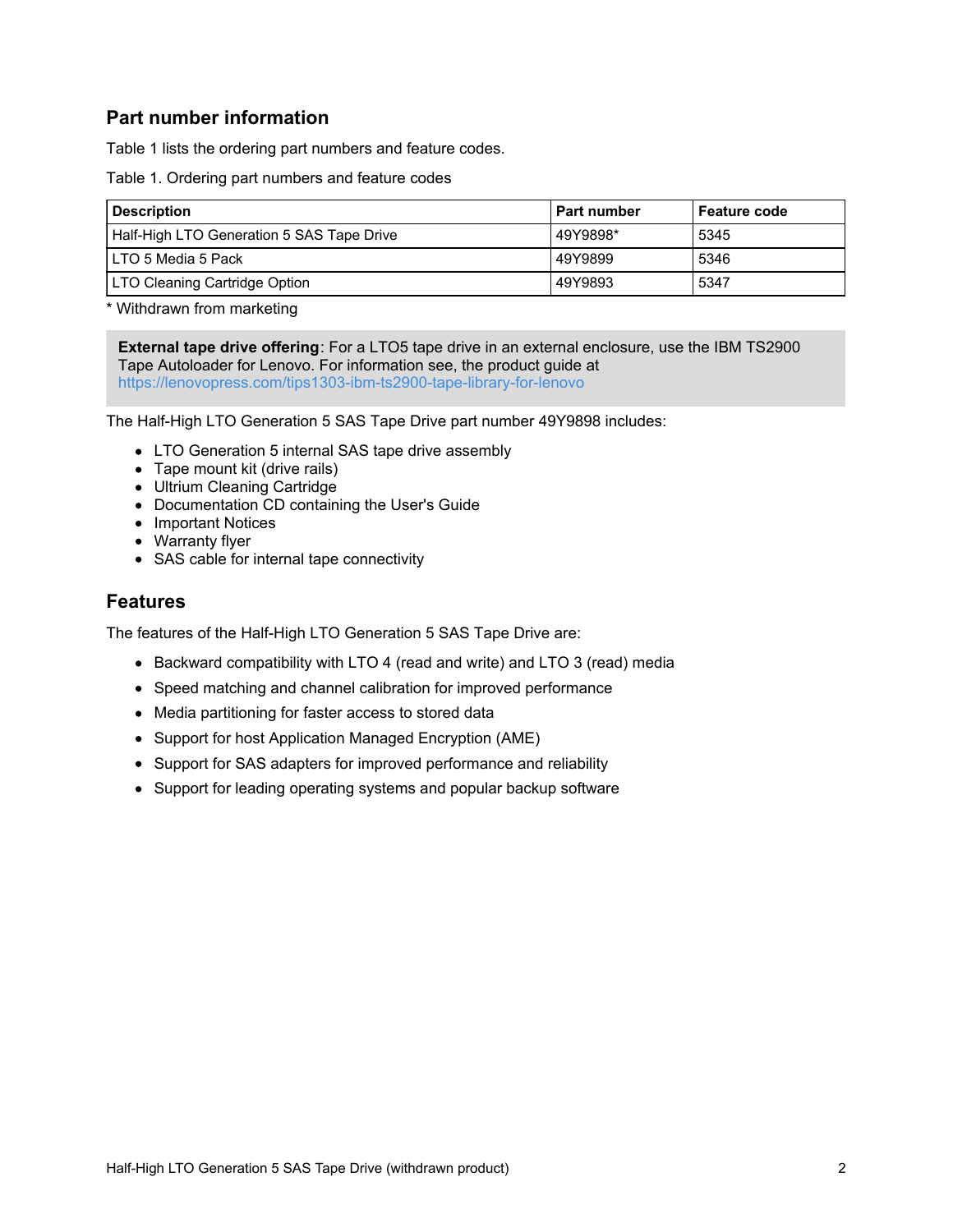## **Specifications**

The specifications for the Half-High LTO Generation 5 SAS tape drive are:

- 6 Gbps SAS interface
- Half-height form factor (for internal tape drive)
- Native storage capacity of 1,500 GB (1.5 TB) per cartridge (3,000 GB at 2:1 compression)
- Maximum native data transfer rate of up to 140 MB per second
- Burst data transfer rate of 600 MB per second
- 256 MB read-and-write cache
- Support for encryption on Ultrium 5 tape cartridges
- Single-character display (SCD) operator panel
- Ready and fault status lights
- Maintenance mode functions

### **Key prerequisites**

The Half-High LTO Generation 5 SAS Tape Drive prerequisites are:

- SAS controller
- One or more LTO Generation 4 or LTO Generation 5 data cartridges (not supplied with drive option)
- An available half-height drive bay

### **Physical specifications**

The physical specifications of the internal Half-High LTO Generation 5 SAS Tape Drive are:

- $\bullet$  Height: 43 mm (1.7 in.)
- Width: 148 mm (5.8 in.)
- Depth: 210 mm (8.3 in.)
- Weight: 1.6 kg (3.5 lb)

### **Operating environment**

The Half-High LTO Generation 5 SAS Tape Drive is supported in the following environment:

- Temperature:
	- o Operating: 10 to 40  $^{\circ}$ C (50 to 104  $^{\circ}$ F)
	- Storage or shipping: -40 to 60 °C (-40 to 140 °F)
- Relative humidity:
	- Operating: 20 to 80% (non-condensing)
	- Storage or shipping: 10 to 90% (non-condensing)
- Maximum altitude:
	- Operating or storage: 3048 m (10000 ft.)
	- Shipping: 12,192 m (40000 ft.)

### **Warranty**

The Half-High LTO Generation 5 SAS tape drive has a one-year limited warranty. When installed in a System x server, this tape drive inherits the server's base warranty and any warranty upgrade.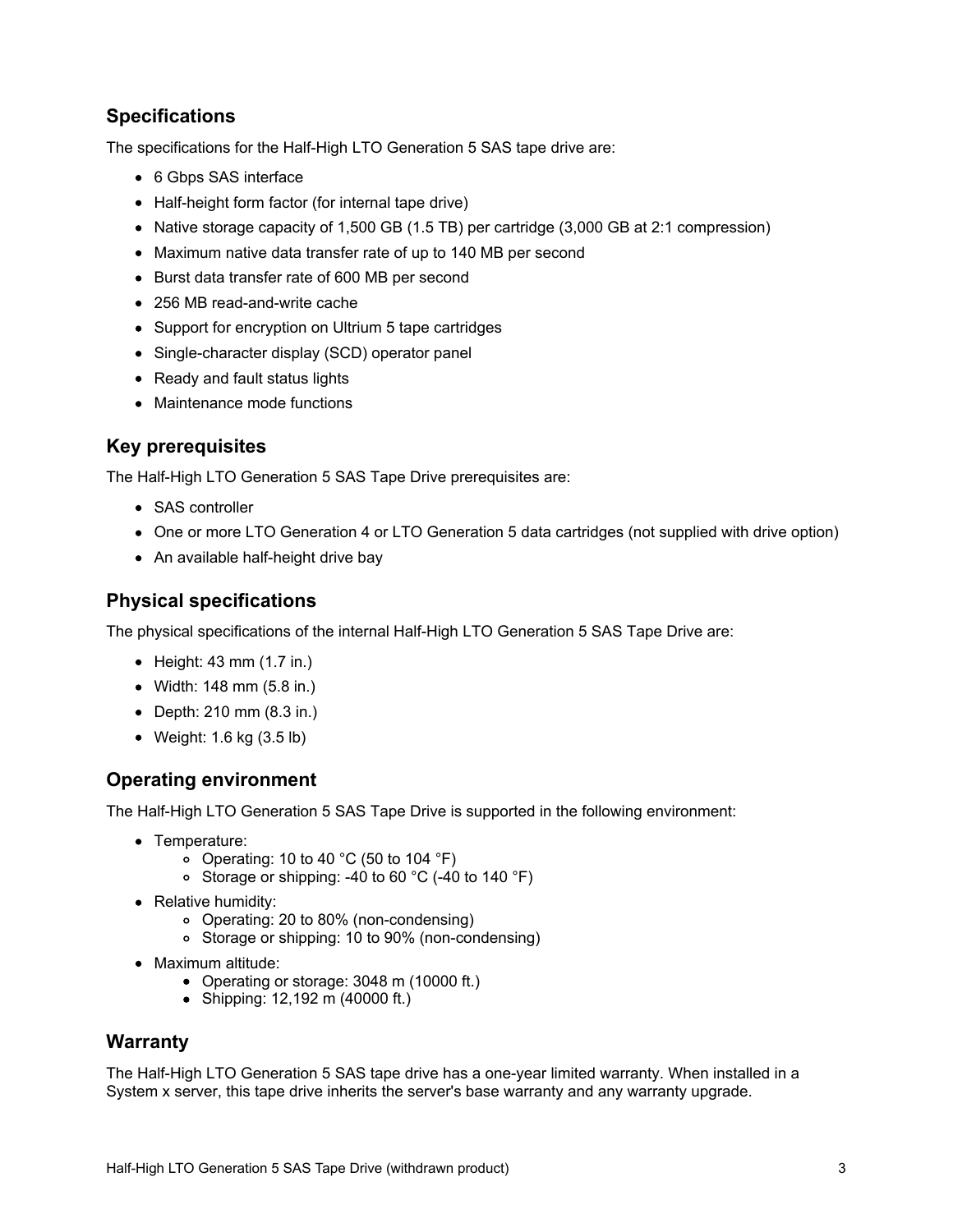### **Supported servers**

The Half-High LTO Generation 5 SAS Tape Drive is supported with the servers listed in in the following tables.

The following tables list the System x servers that are compatible.

#### **Support for System x and dense servers with Xeon E5/E7 v4 and E3 v5 processors**

Table 2. Support for System x and dense servers with Xeon E5/E7 v4 and E3 v5 processors

| Part<br>number | <b>Description</b>                          | (3943)<br>ŠЯ<br>50<br>x32 | (3633)<br>۱6<br>x3250 | (8869)<br>SM<br><b>SO</b><br>x35 | (8871)<br>ΣM<br>x3650 | $\hat{+}$<br>⋗<br>∼<br>ш<br>᠆<br>(624)<br>$\times$<br>X6/x3950<br>x3850 | रे<br>$-2600$<br>E5<br>(5465.<br>ΣМ<br>nx360 | 493)<br>ΙÔ,<br>ន<br>sd <sub>3</sub> |
|----------------|---------------------------------------------|---------------------------|-----------------------|----------------------------------|-----------------------|-------------------------------------------------------------------------|----------------------------------------------|-------------------------------------|
| 49Y9898        | Half High LTO Gen 5 Internal SAS Tape Drive | Ν                         | N                     | N                                | N                     | N                                                                       | N                                            | N                                   |

#### **Support for System x and dense servers with Intel Xeon v3 processors**

Table 3. Support for servers with Intel Xeon v3 processors

| Part<br>number | <b>Description</b>                          | (5457)<br>М5<br>8<br>x31 | (5458)<br>ΣМ<br>x3250 | (5464)<br>ΜS<br>x3500 | (5463)<br>ΣМ<br>x3550 | (5462)<br>ŠМ<br>x3650 | ନ୍ତି<br><u>7</u><br>(6241)<br>$\times$<br>X6/x3950<br>x3850 | (5465)<br>ΣM<br>nx360 |
|----------------|---------------------------------------------|--------------------------|-----------------------|-----------------------|-----------------------|-----------------------|-------------------------------------------------------------|-----------------------|
| 49Y9898        | Half High LTO Gen 5 Internal SAS Tape Drive | $\checkmark$             | N                     | v                     | N                     | N                     | N                                                           | N                     |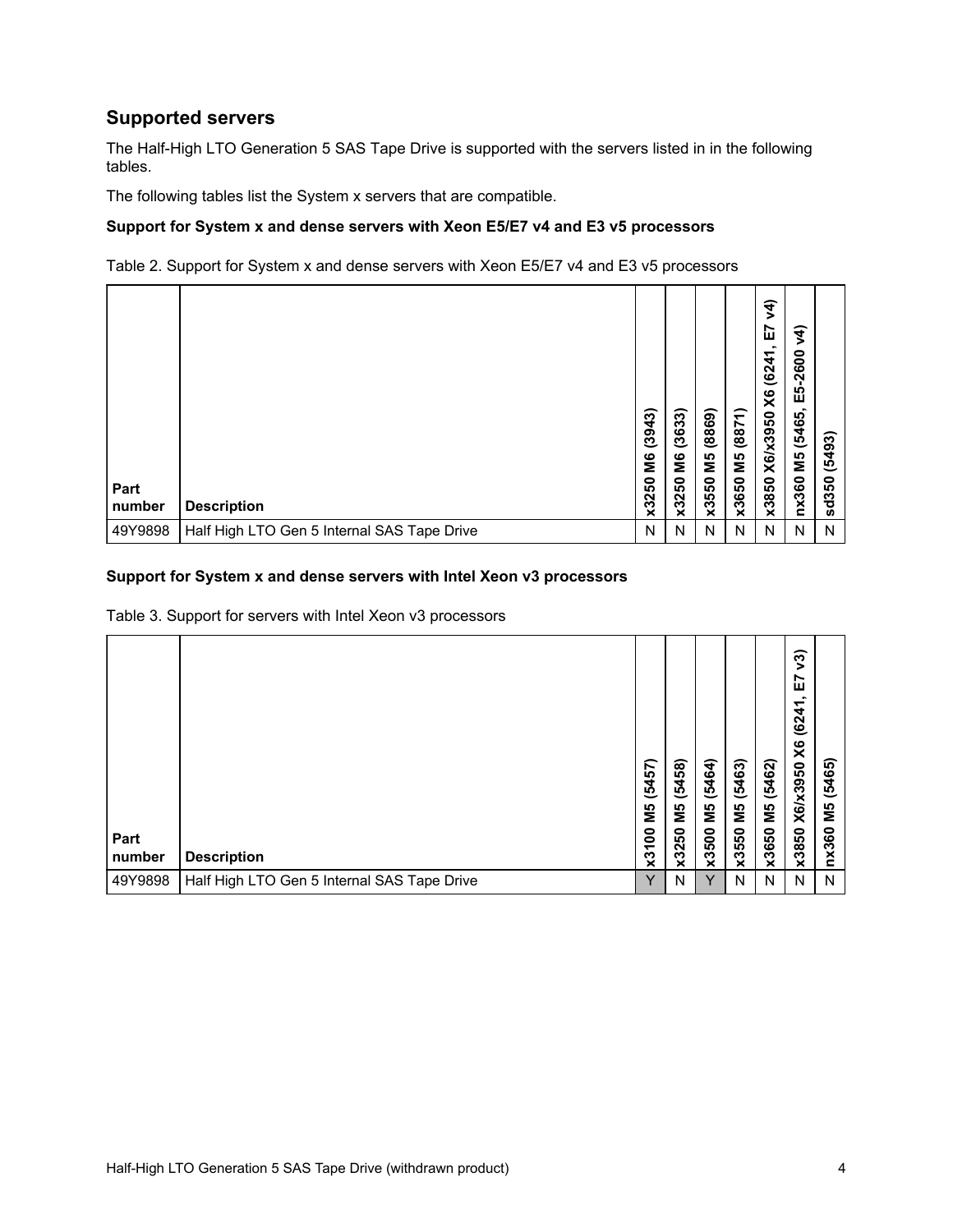#### **Support for servers with Intel Xeon v2 processors**

| Part<br>number | <b>Description</b>                          | (7382)<br>Σđ<br>x3300 | ମ୍ଭ<br>$-2600$<br>LÒ,<br>ш<br>(7383,<br>Σ<br>500<br>ΧÖ | $\widetilde{\mathbf{z}}$<br>5-2600<br>ш<br>(7914,<br>Σ<br>x3550 | ମ୍ବ<br>$-2400$<br>LÒ,<br>ш<br>$\overline{58}$<br>$\overline{5}$<br>Σ<br>x3630 | $\widetilde{\mathbf{z}}$<br>5-2600<br>ш<br>ທົ<br>(791)<br>Σ<br>x3650 | (5466)<br>ဥ္သ<br>Σ<br>x3650 | 53)<br>$\overline{87}$<br>Σ<br>x3750 | ส<br>ш<br><u>(62</u><br>X6<br>ន<br>X6/x39<br>x3850 |
|----------------|---------------------------------------------|-----------------------|--------------------------------------------------------|-----------------------------------------------------------------|-------------------------------------------------------------------------------|----------------------------------------------------------------------|-----------------------------|--------------------------------------|----------------------------------------------------|
| 49Y9898        | Half High LTO Gen 5 Internal SAS Tape Drive | Υ                     | v                                                      | N                                                               | N                                                                             | N                                                                    | N                           | N                                    | N                                                  |

Table 4. Support for servers with Intel Xeon v2 processors

### **Supported software products**

The Half-High LTO Generation 5 SAS Tape Drive supports the following software products:

- CA BrightStor ARCServe Backup
- Legato Networker
- Tivoli® Storage Manager
- Symantec Backup Exec
- Built-in backup functionality of supported operating system (native backup)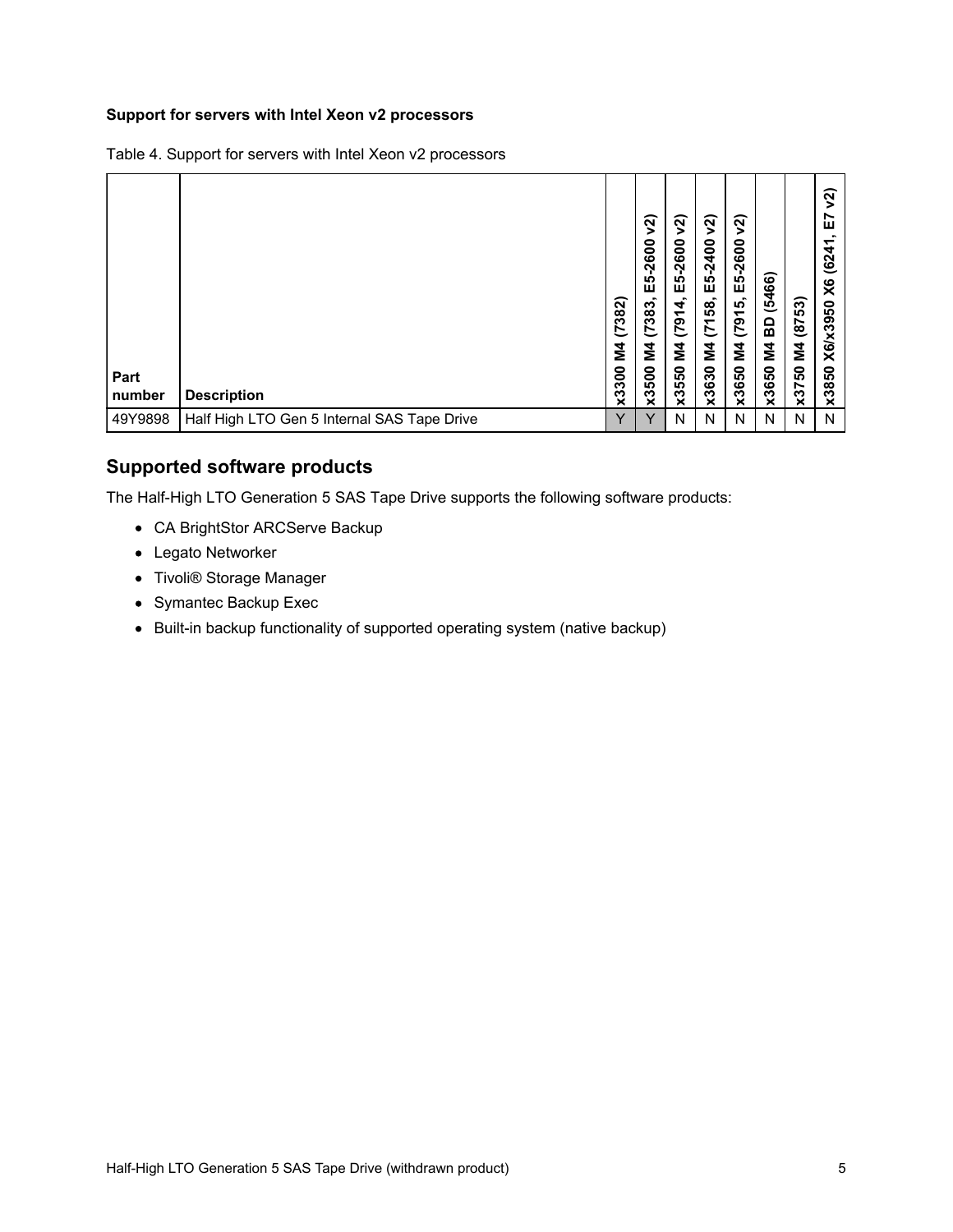### **Supported operating systems**

The Half-High LTO Generation 5 SAS Tape Drive supports the following operating systems:

- Microsoft Windows Server 2008 R2
- Microsoft Windows Server 2008, Datacenter x86 Edition
- Microsoft Windows Server 2008, Datacenter x64 Edition
- Microsoft Windows Server 2008, Web x86 Edition
- Microsoft Windows Server 2008, Web x64 Edition
- Microsoft Windows Server 2008, Enterprise x86 Edition
- Microsoft Windows Server 2008, Enterprise x64 Edition
- Microsoft Windows Server 2008, Standard x86 Edition
- Microsoft Windows Server 2008, Standard x64 Edition
- Windows Small Business Server 2008 Premium Edition
- Windows Small Business Server 2008 Standard Edition
- Microsoft Windows Server 2003, Web Edition
- Microsoft Windows Server 2003/2003 R2, Datacenter Edition
- Microsoft Windows Server 2003/2003 R2, Datacenter x64 Edition
- Microsoft Windows Server 2003/2003 R2, Enterprise Edition
- Microsoft Windows Server 2003/2003 R2, Enterprise x64 Edition
- Microsoft Windows Server 2003/2003 R2, Standard Edition
- Microsoft Windows Server 2003/2003 R2, Standard x64 Edition
- Red Hat Enterprise Linux 6 Server x86, x64 Edition
- Red Hat Enterprise Linux 5 Server x64 Edition
- Red Hat Enterprise Linux 5 Server with Xen x64 Edition
- Red Hat Enterprise Linux 5 Server Edition with Xen
- Red Hat Enterprise Linux 5 Server Edition
- Red Hat Enterprise Linux 4 AS for AMD64/EM64T
- Red Hat Enterprise Linux 4 ES for AMD64/EM64T
- Red Hat Enterprise Linux 4 AS for x86
- Red Hat Enterprise Linux 4 ES for x86
- SUSE LINUX Enterprise Server 11 with Xen for AMD64/EM64T
- SUSE LINUX Enterprise Server 11 for AMD64/EM64T
- SUSE LINUX Enterprise Server 11 for x86
- SUSE LINUX Enterprise Real Time 11 AMD64/EM64T
- SUSE LINUX Enterprise Server 10 for x86
- SUSE LINUX Enterprise Server 10 with Xen for AMD64/EM64T
- SUSE LINUX Enterprise Server 10 for AMD64/EM64T
- SUSE LINUX Enterprise Server 10 with Xen for x86

**Not supported in guest OSes** : The LTO tape drives are supported when attached and run from these host operating system, however, in virtualization environments (for example, Hyper-V, Xen), the tape drives are not supported in the guest operating systems.

For the latest information about the specific versions and service packs that are supported, see the ServerProven website at: <http://www.lenovo.com/us/en/serverproven/>. Select the System x or blade server and then select the expansion card to see the supported operating systems.

### **Related publications**

For more information, see the following resources:

- *Installation Guide for 1U Rackmount Tape Enclosure* <http://ibm.com/support/entry/portal/docdisplay?lndocid=MIGR-64787>
- *Installation Guide for Half High Tabletop Tape Enclosure* <http://ibm.com/support/entry/portal/docdisplay?lndocid=MIGR-64792>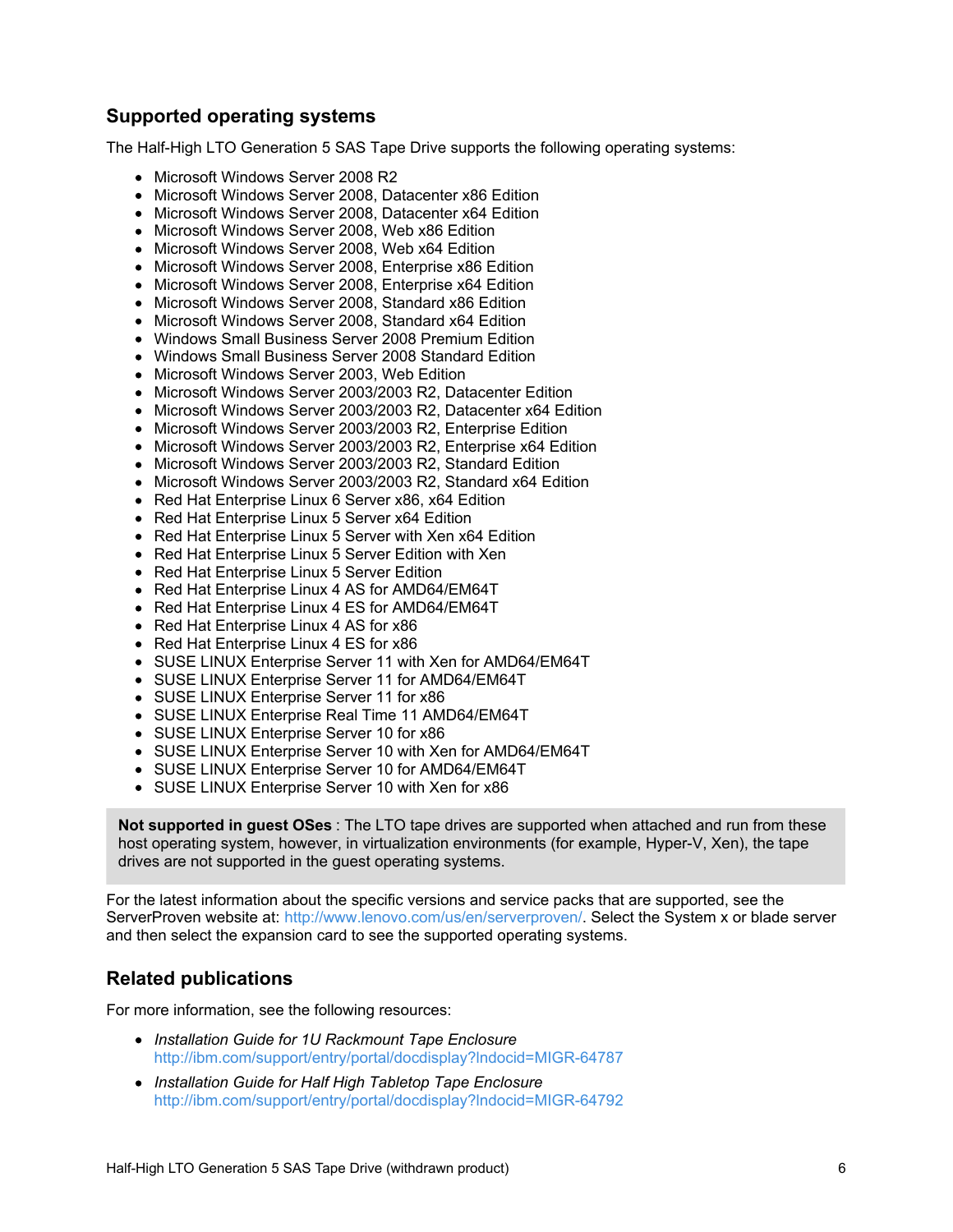## **Related product families**

Product families related to this document are the following:

• [Backup](https://lenovopress.com/servers/options/backup) Units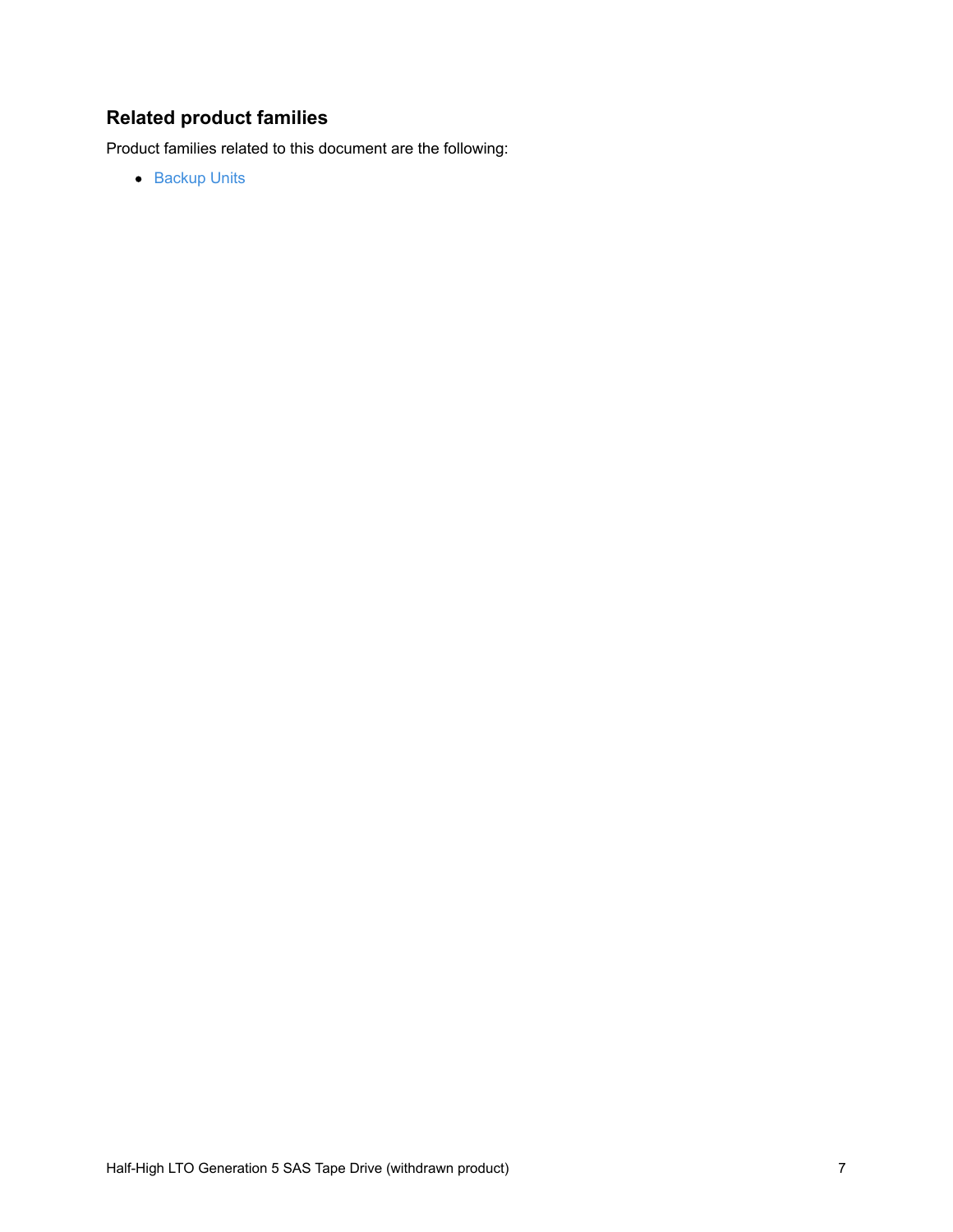### **Notices**

Lenovo may not offer the products, services, or features discussed in this document in all countries. Consult your local Lenovo representative for information on the products and services currently available in your area. Any reference to a Lenovo product, program, or service is not intended to state or imply that only that Lenovo product, program, or service may be used. Any functionally equivalent product, program, or service that does not infringe any Lenovo intellectual property right may be used instead. However, it is the user's responsibility to evaluate and verify the operation of any other product, program, or service. Lenovo may have patents or pending patent applications covering subject matter described in this document. The furnishing of this document does not give you any license to these patents. You can send license inquiries, in writing, to:

Lenovo (United States), Inc. 8001 Development Drive Morrisville, NC 27560 U.S.A. Attention: Lenovo Director of Licensing

LENOVO PROVIDES THIS PUBLICATION "AS IS" WITHOUT WARRANTY OF ANY KIND, EITHER EXPRESS OR IMPLIED, INCLUDING, BUT NOT LIMITED TO, THE IMPLIED WARRANTIES OF NON-INFRINGEMENT, MERCHANTABILITY OR FITNESS FOR A PARTICULAR PURPOSE. Some jurisdictions do not allow disclaimer of express or implied warranties in certain transactions, therefore, this statement may not apply to you.

This information could include technical inaccuracies or typographical errors. Changes are periodically made to the information herein; these changes will be incorporated in new editions of the publication. Lenovo may make improvements and/or changes in the product(s) and/or the program(s) described in this publication at any time without notice.

The products described in this document are not intended for use in implantation or other life support applications where malfunction may result in injury or death to persons. The information contained in this document does not affect or change Lenovo product specifications or warranties. Nothing in this document shall operate as an express or implied license or indemnity under the intellectual property rights of Lenovo or third parties. All information contained in this document was obtained in specific environments and is presented as an illustration. The result obtained in other operating environments may vary. Lenovo may use or distribute any of the information you supply in any way it believes appropriate without incurring any obligation to you.

Any references in this publication to non-Lenovo Web sites are provided for convenience only and do not in any manner serve as an endorsement of those Web sites. The materials at those Web sites are not part of the materials for this Lenovo product, and use of those Web sites is at your own risk. Any performance data contained herein was determined in a controlled environment. Therefore, the result obtained in other operating environments may vary significantly. Some measurements may have been made on development-level systems and there is no guarantee that these measurements will be the same on generally available systems. Furthermore, some measurements may have been estimated through extrapolation. Actual results may vary. Users of this document should verify the applicable data for their specific environment.

#### **© Copyright Lenovo 2022. All rights reserved.**

This document, TIPS0826, was created or updated on January 15, 2017.

Send us your comments in one of the following ways:

- Use the online Contact us review form found at: <https://lenovopress.com/TIPS0826>
- Send your comments in an e-mail to: [comments@lenovopress.com](mailto:comments@lenovopress.com?subject=Feedback for TIPS0826)

This document is available online at <https://lenovopress.com/TIPS0826>.